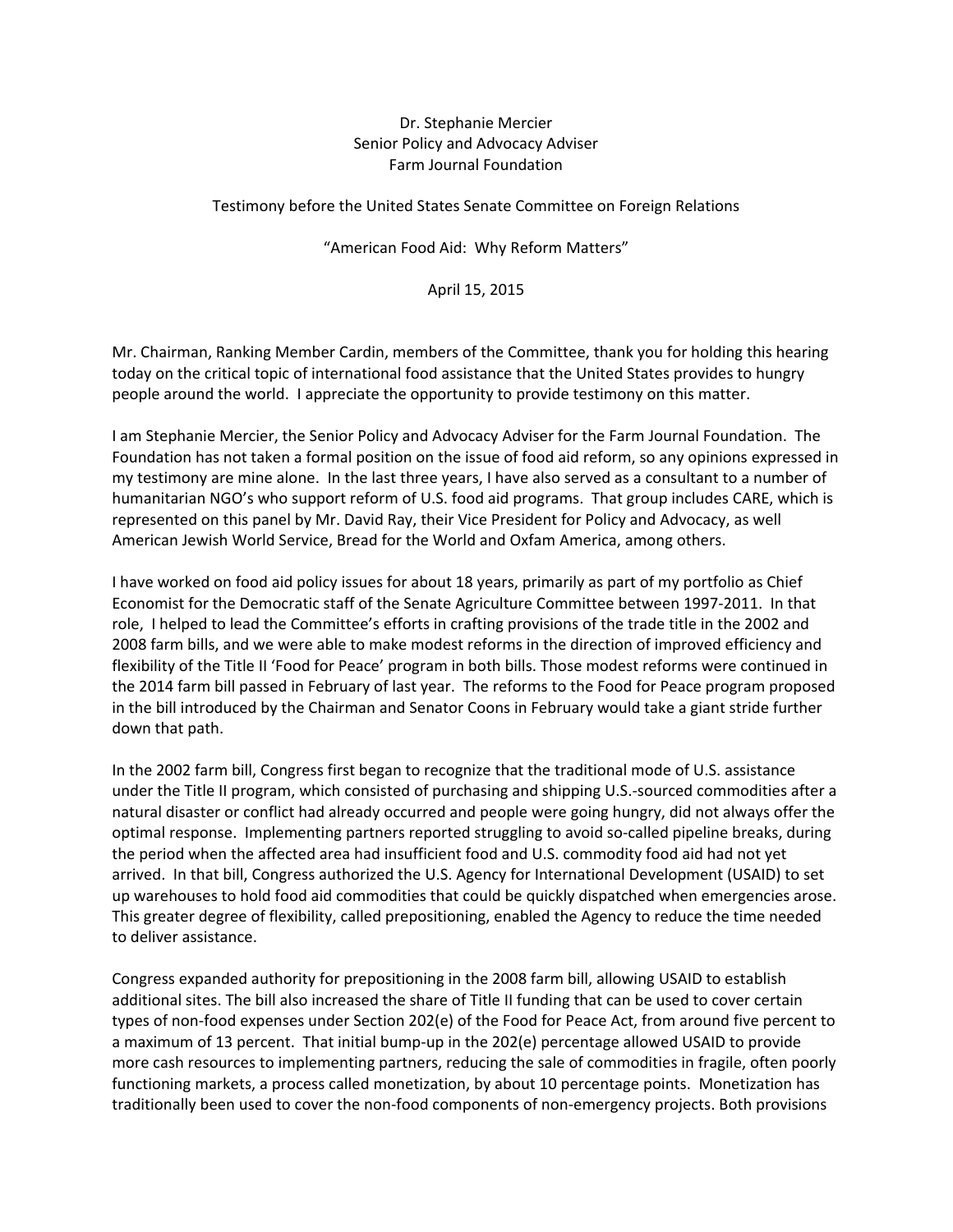improved the efficiency of the program, by reducing the delivery time for food aid substantially and the cost of running development programs under Title II. A recent GAO study found that using commodities stored at prepositioning warehouses cut delivery time for emergency aid by about 2 months compared to shipping directly from the United States.

The other major milestone in the 2008 farm bill was the establishment of a pilot program intended to test in a rigorous way what gains in efficiency might be available from allowing U.S. resources to be used to purchase food closer to where the beneficiaries are actually located, in the local area if possible or from neighboring countries if that is the closest surplus area. The legislation provided \$60 million in mandatory funds for USDA to run this local and regional procurement, or LRP pilot program. Independent studies on the results of the LRP pilot found that buying locally was less expensive for most categories of commodities. Local purchases of unprocessed grain were on average 35 percent less costly, and averaged 31 percent less for unprocessed pulse crops such as peas and lentils. In addition, it was almost always more expeditious to buy locally instead of buying and shipping U.S.‐sourced commodities for food aid. The emergency projects under the pilot program had an average response time of 56 days, as opposed to 130 days needed for comparable U.S.‐sourced commodities to arrive at their destinations.

The 2014 farm bill moved the dial on reform further, raising the share of Title II funds that can be used to cover non‐food expenses from 13 to 20 percent, and expanding the category of eligible expenses. The legislation also authorized a standing LRP program (for up to \$80 million annually) to be run by USDA in part as a complement to the McGovern-Dole international school feeding program. The new program has yet to receive funding, although the President's FY16 budget proposed \$20 million for that purpose.

To augment the limited flexibility available under current Food for Peace Program rules, USAID established the Emergency Food Security Program (EFSP) in 2010. It was designed to utilize LRP and other cash-based mechanisms under the broad authority of the Foreign Assistance Act. USAID now has some ability to tailor the U.S. response to the variety of circumstances under which international food assistance is needed. The steps USAID has taken in recent years have allowed the Agency to reduce the need of implementing organizations to monetize U.S. commodities under Title II development projects around the world, except to meet the overall monetization minimum requirement of 15 percent that remains in effect. GAO studies in recent years indicated that monetization transactions often generated proceeds that were 76 percent or less of what was originally spent on the commodity in the United States.

This flexibility has also been crucial to addressing emergencies in places like Syria over the last few years, where it is almost impossible to safely provide U.S. food as assistance, so they have used cash assistance or food vouchers instead. However, there are some situations, such as in the Democratic Republic of Congo or the Central African Republic, where flexible resources would be helpful but are not available because of the limitations in place. S.525 would expand that flexibility by a significant margin‐‐ I understand that USAID has estimated that the bill's increased flexibility would enable them to help about 12 million more recipients annually, which would amount to a 33 percent increase in the reach of the program compared to FY13 estimates.

I would like to point out, however, that there is no need to assume that this legislation would necessarily turn the Title II program into an entirely cash‐based program. We know from the results of the LRP pilot program I described earlier that there are some commodities that are cheaper to produce and ship from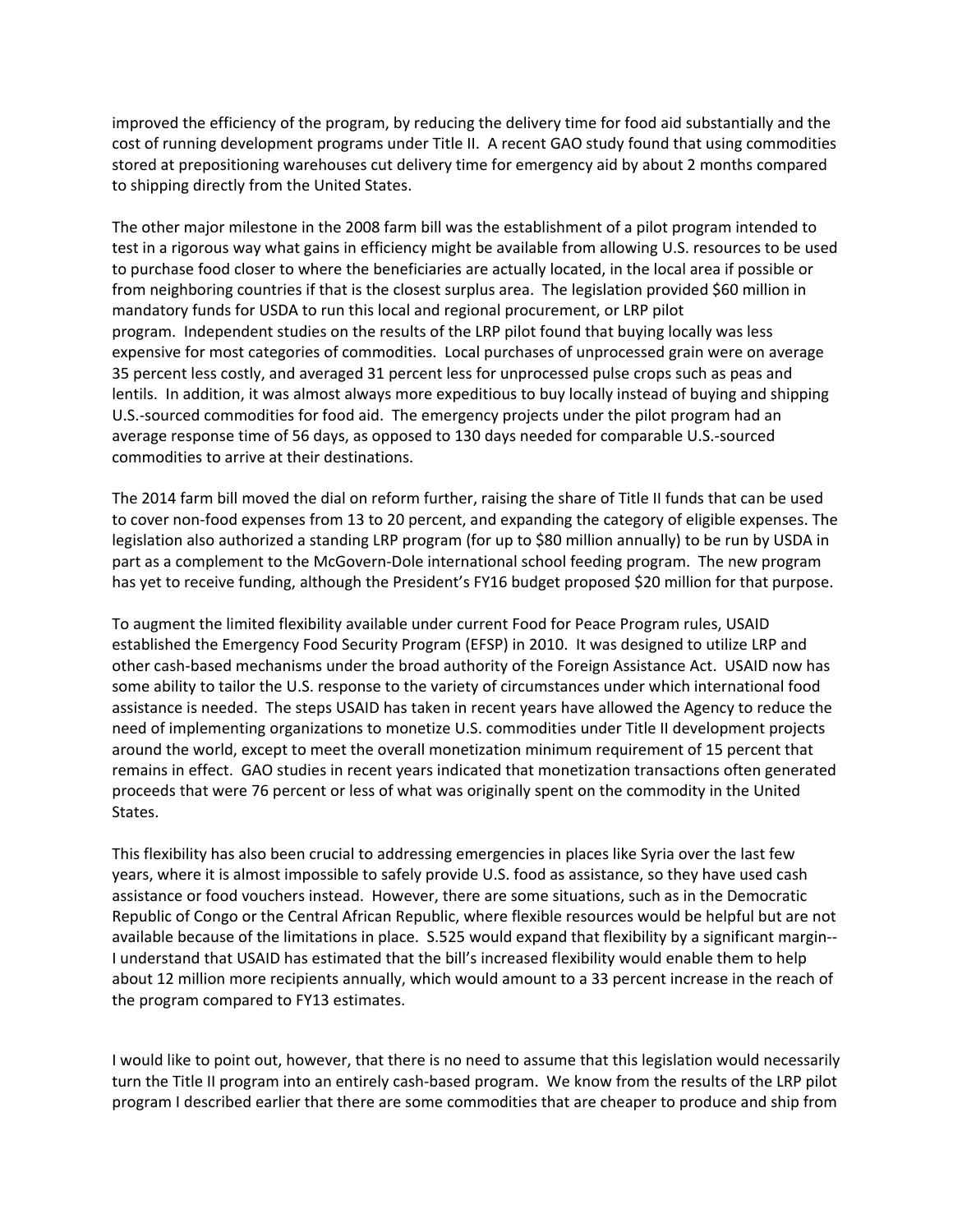the United States than to purchase locally in recipient countries. This was broadly the case for vegetable oil, which on average costs \$100 less per ton to buy and ship from the United States than it did to procure the same product locally. In general, the more highly processed the commodity was, the smaller the difference in cost between U.S.‐sourced and foreign‐sourced products. The pilot also showed that it was cheaper to buy a range of food aid commodities from the United States and ship to nearby destinations in Central and Latin America than to buy locally.

We also know that there will always be some situations where the problem is simply inadequate food for those in need in the targeted region. For those beneficiaries, sourcing U.S. food will remain the best solution. In South Sudan, for example, there has been insufficient food locally to feed the population since the most recent outbreak of civil conflict there in December of 2013. As a result, USAID has provided more than \$530 million in Title II food aid targeting 3.2 million people over the past year and a half. No EFSP resources have been used there, because there's little food available in the region.

The Food for Peace program has been around for a long time—the program celebrated its  $60<sup>th</sup>$ anniversary last summer, and it is estimated to have helped more than 3 billion people over that period. However, like every other U.S. agricultural policy, it needs to be modernized to better reflect the current market and policy environment as well as make use of advancements in knowledge and practice about the best approach to addressing acute and chronic food insecurity.

In its early years, the Food for Peace Program was an important component of U.S. agricultural trade policy—in 1957, it is estimated that U.S. food aid accounted for about 30 percent of all U.S. agricultural exports. Today, food aid shipments account for less than 1 percent of total U.S. agricultural exports. In fiscal 2014, U.S. food aid shipments totaled less than 1 million tons, due in large part to a combination of high commodity and transportation costs. While U.S. farmers continue to take pride in providing food for hungry people, this program is no longer viewed by the most in the agriculture sector as a key engine for expanding U.S. agricultural trade.

Another source of inefficiency in the current food aid program is the requirement that 50 percent of all U.S. food aid be shipped on U.S.‐flagged vessels, otherwise known as agricultural cargo preference. One recent study by two economists from Cornell University estimated that shipping on U.S.‐flagged vessels in 2006 was 46 percent more expensive than using foreign-flagged shipping. Until recently, the cost of that inefficiency was largely borne by the U.S. Department of Transportation, which was required to reimburse the food aid agencies for at least a portion of the additional costs associated with utilizing U.S‐flagged shipping. However, the reimbursement requirement was repealed as part of the Bipartisan Budget Act of 2013, and now those additional costs mean that fewer hungry people can be fed with the same level of food aid resources.

If preserving military useful sealift capacity is the goal of agricultural cargo preference, it seems to me there are a lot more efficient ways to provide that support than by diverting resources intended to help the poorest people in the world. The Department of Transportation maintains a roster of 60 U.S.‐ flagged vessels which receive a direct annual subsidy under the Maritime Security Program (MSP) to be ready to be activated in a military emergency. However, a recent analysis conducted by a team at George Mason University found that fewer than half of the U.S.‐flagged vessels which carried U.S. food aid during the period of 2011‐13 were actually included in the MSP, and those ships carried only 18 percent of the food aid moved on U.S.‐flagged ships on a volume basis. The other U.S.‐flagged ships